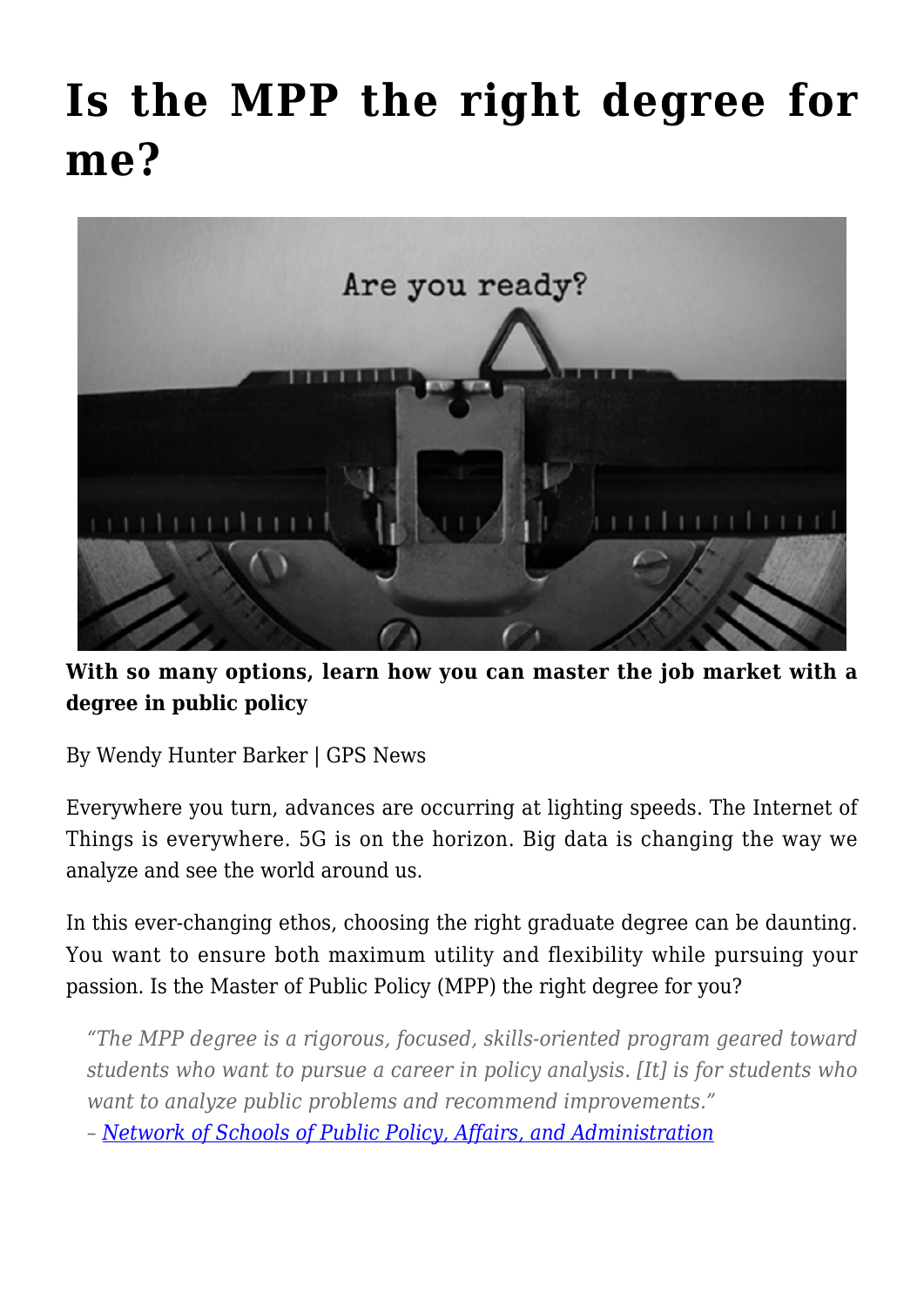## **Skills Acquired**

Public policy is the study of how laws, rules and regulations are created by government organizations. An MPP will equip you with the ability to deeply evaluate governments by analyzing their policies and examining their interactions with both the public and private sectors. A key differentiator between an MPP and a Master of Public Administration is that in an MPP program, you will focus on the design and evaluation of policy, as opposed to the implementation and management of it.

During your study, you will learn to craft and assess policy decisions within, and related to, governments at all levels – local, regional and federal agencies. You will prepare to make policy recommendations, taking into account the influence of other actors, such as industry, nonprofits and multinational organizations.

Courses will be drawn largely from the disciplines of economics, political science and management. You will explore finance and ethics. You will delve into the policymaking process, domestically and/or from an international perspective, and will learn both design process and evaluation strategies.

And perhaps most importantly, you will learn to write. The ability to create a wellcrafted, analytically assessed, concise policy brief backed up with data will be one of your most marketable skills.



*"I decided to do an MPP because I wanted to be able to address local social problems and look for global policy solutions. After completing the program, I can better analyze the policymaking process and apply the tools I have learned to generate change."*

*– Valeria Andrea Buelna Sainz, MPP '19*

Each graduate program offers a slightly different curriculum, accenting the strengths of that particular university or college. It is important to understand what ancillary skills and knowledge you want and pair your program to those goals. Are you most interested in climate-related issues? Or perhaps public and global health? Education policy, social justice issues or peace and security – all are possible areas of concentration in various programs.